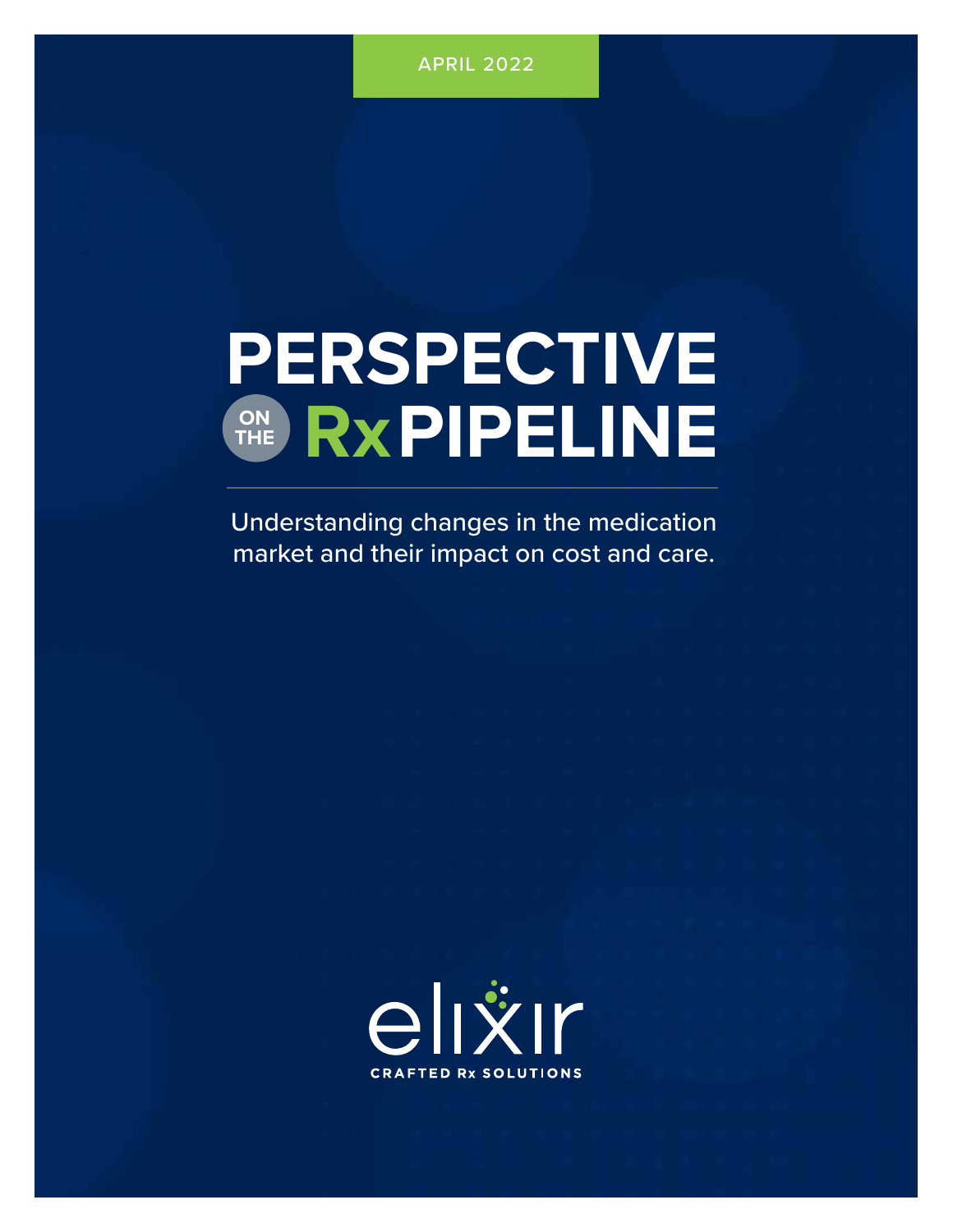

### **Perspective on the Rx Pipeline**

Elixir continuously monitors the drug pipeline. As treatment options change, we evaluate and share our perspective on the clinical benefits, cost-effectiveness and overall impact to payers and patients. Our Perspective on the Rx Pipeline report provides ongoing actionable insights from our team of clinical experts and the steps we are taking to protect and improve plan performance.

### **INCLUDED IN THIS EDITION:**

Developments in Diabetes Medications: The Many Benefits of GLP-1 Agonists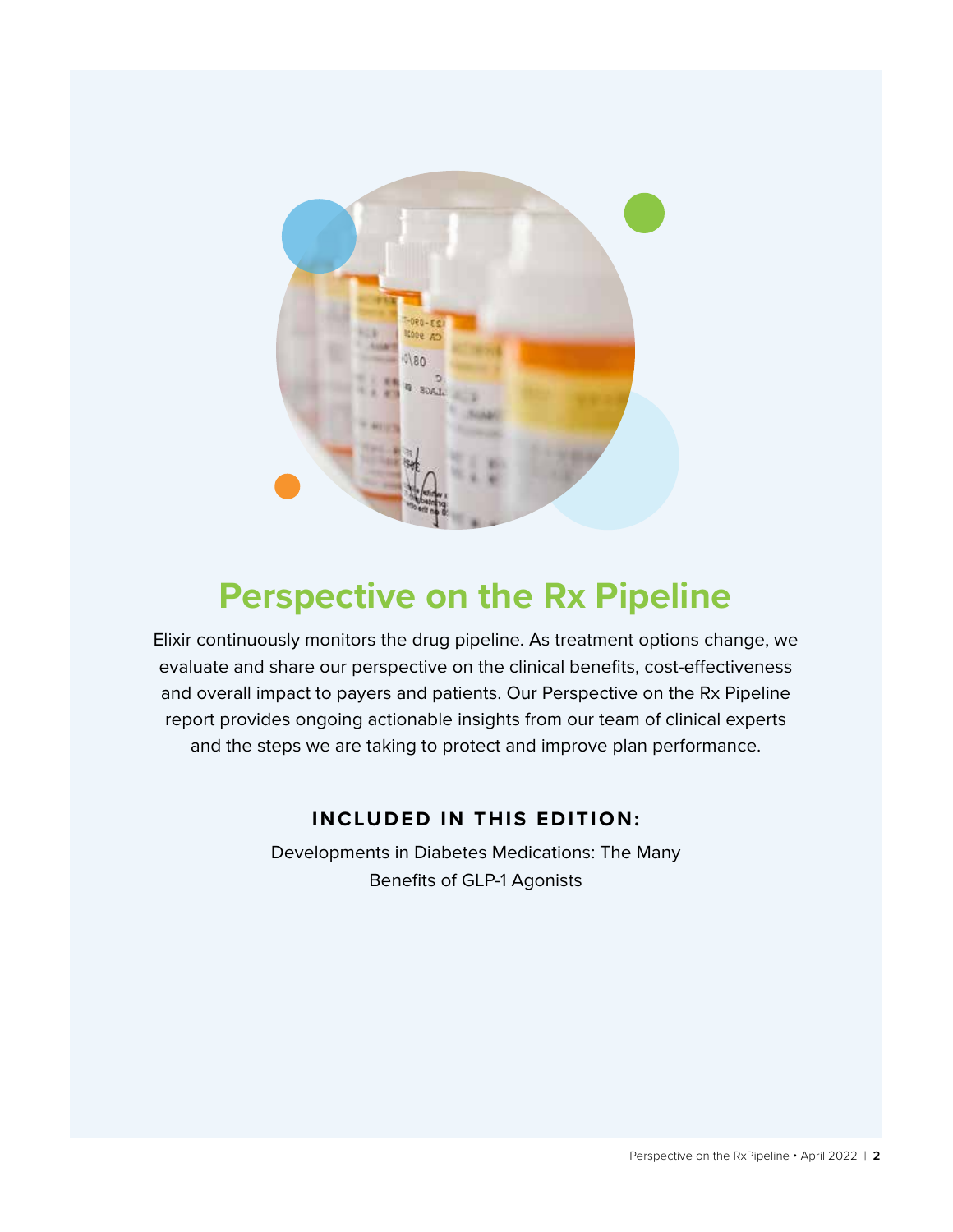### **Developments in Diabetes Medications: The Many Benefits of GLP-1 Agonists**





**CLINICAL EFFECTIVENESS**

*Compared to available options, is this drug better for treatment?* **UNPROVEN EQUIVALENT BETTER**

#### **MEMBER EXPERIENCE**



#### **PAYER IMPACT**





### **Situation Summary**

Diabetes is a growing concern in the United States, with 35 million individuals impacted by type 2 diabetes mellitus (T2DM).[1] This chronic condition can lead to other health complications. In fact, people with diabetes are twice as likely to have heart disease or stroke.<sup>[2]</sup> The leading cause of morbidity and mortality for individuals with diabetes is atherosclerortic cardiovascular disease (CVD), which includes coronary heart disease, cerebrovascular disease or peripheral arterial disease.

Initial therapy for individuals with T2DM who are at high risk for CVD, heart failure (HF) and/or chronic kidney disease is metformin and a glucagon-like peptide 1 (GLP-1) or sodium glucose transporter ligand 2 (SGLT-2). GLP-1 and SGLT-2 have the highest level of clinical evidence for use in this population, per the American Diabetes Association (ADA) guidelines.[3]

Both GLP-1 and SGTL-2 products, such as Jardiance®, have the ability to improve blood glucose control (hemoglobin A1c reduction), potentiate weight loss and provide a cardiovascular protective effect. Previously approved diabetes drugs were weight neutral or caused weight gain, a concern because obesity is often a co-morbidity of T2DM and can increase the risk for a cardiovascular complication, such as a heart attack or stroke.

The first GLP-1 was FDA approved in 2005 as a twice-daily injection indicated as an adjunct to diet and exercise to improve glycemic control in adults with T2DM (these products are not approved for those with type 1 diabetes). Approval of additional GLP-1 agonists has reduced injection burden to weekly and recently an oral GLP-1 product was approved. This is an impactful advancement in T2DM management, as some diabetics may be managing multiple injections per day if on insulin. Weekly or oral therapy has helped to reduce their daily injection burden, allowing for improved adherence and a better experience in managing T2DM.

With the finding of weight loss, manufacturers studied higher doses and entered applications for use of the chemical entities for weight loss products. Both Wegovy® and Saxenda® are anti-obesity medications that can be used without the diagnosis of T2DM.

It is important to note that GLP-1 products are not without side effects, often as nausea, diarrhea and vomiting, which may limit utility in some individuals.

Following is a summary of the growing GLP-1 market<sup>[4-16]</sup>: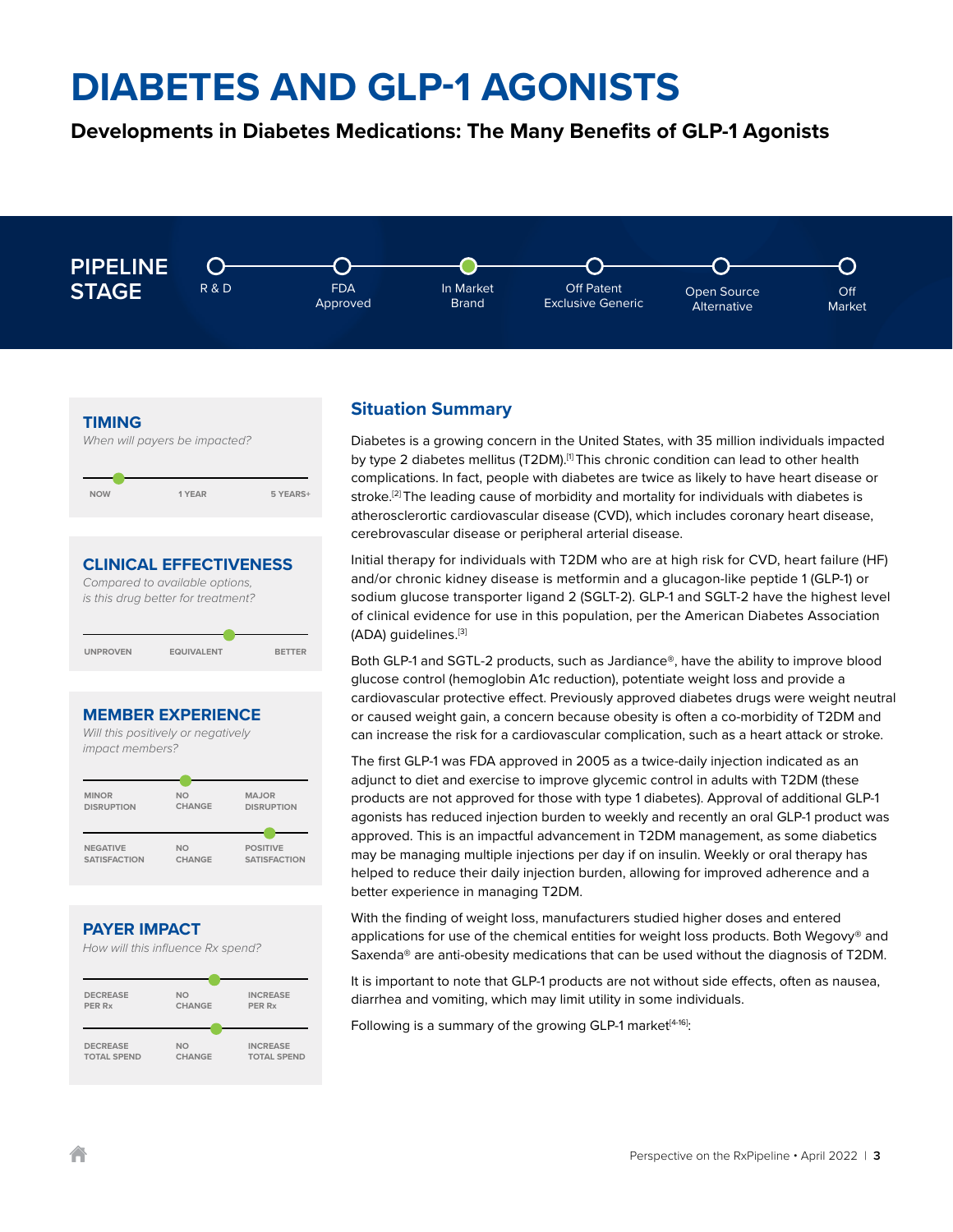*Continued from previous page*

### **GLP-1 Medication Options**

| <b>GLP-1 Name</b>                                        | Mfg                    | <b>Dose</b><br>Frequency,<br>Route of<br><b>Administration</b> | <b>FDA Labeled</b><br><b>CVD Benefit</b>                                    | Average<br>A <sub>1</sub> C<br><b>Reduction</b>                                | Average<br><b>Short-Term</b><br><b>Weight Loss</b>                   | Weight<br>Loss with<br><b>Same</b><br><b>Chemical</b><br><b>Entity</b> | <b>Considerations</b>                                                                                                                                                                                                                                               |
|----------------------------------------------------------|------------------------|----------------------------------------------------------------|-----------------------------------------------------------------------------|--------------------------------------------------------------------------------|----------------------------------------------------------------------|------------------------------------------------------------------------|---------------------------------------------------------------------------------------------------------------------------------------------------------------------------------------------------------------------------------------------------------------------|
| <b>Adlyxin®</b><br>(lixisenatide)                        | Sanofi-<br>Aventis     | Daily,<br>subcutaneous<br>(SC)                                 | <b>No</b>                                                                   | $~^{\circ}1\%$                                                                 | $^{\prime\prime}$ 2 kg                                               | N/A                                                                    | Soliqua <sup>®</sup> (insulin glargine/<br>lixisenitide): Combination<br>product of set dose<br>long-acting insulin and<br>GLP-1 available; however,<br>market uptake not as<br>aggressive as predicted<br>(2.5 kg weight loss versus<br>insulin degludec alone).   |
| <b>Byetta</b> <sup>®</sup><br>(exenatide)                |                        | AstraZeneca Twice daily, SC                                    | No                                                                          | $^{\sim}1\%$                                                                   | $^{\sim}$ 2 kg                                                       | N/A                                                                    | Significant GI adverse<br>effect, recommended to<br>be injected 60 minutes<br>prior to meal.                                                                                                                                                                        |
| <b>Bydureon BCise</b><br>(exenatide)<br>extended release | AstraZeneca Weekly, SC |                                                                | No                                                                          | $^{\sim}1.4\%$                                                                 | $^{\prime\prime}$ 1.4 kg                                             | N/A                                                                    | Pediatric indication for<br>10 years and older.                                                                                                                                                                                                                     |
| Ozempic <sup>®</sup><br>(semaglutide)                    | Novo<br>Nordisk        | Weekly, SC                                                     | Reduces<br>major CV<br>events in<br>those with<br>established<br><b>CVD</b> | $^{\prime\prime}$ 1.5%                                                         | $^{\sim}$ 4 kg                                                       | Wegovy,<br>weekly                                                      | Same chemical entity as<br>Rybelsus. A supplemental<br>new drug application (sNDA)<br>was approved for Ozempic<br>2 mg on March 28. In the<br>clinical trial SUSTAIN FORTE,<br>Ozempic 2 mg weekly<br>was found to have an<br>A1c reduction of<br>approximately 2%. |
| <b>Rybelsus®</b><br>(semaglutide)                        | Novo<br>Nordisk        | Daily, oral                                                    | No                                                                          | $^{\prime\prime}1\%$                                                           | $^{\prime\prime}$ 2.5 kg                                             | N/A                                                                    | First oral GLP-1.                                                                                                                                                                                                                                                   |
| <b>Trulicity®</b><br>(dulaglutide)                       | Eli Lily               | Weekly, SC                                                     | Risk<br>reduction<br>in all T2DM,<br>regardless<br>of prior CVD             | $^{\prime\prime}$ 1.5% to<br>$1.8\%$ at<br>maximum<br>dose of 4.5<br>mg weekly | $^{\sim}$ 2.5 to<br>4.6 kg at<br>maximum<br>dose of 4.5<br>mg weekly | N/A                                                                    | Additional doses approved<br>in 2020 that had more<br>significant weight loss<br>and A1c improvement.                                                                                                                                                               |
| <b>Victoza®</b><br>(liraglutide)                         | Novo<br>Nordisk        | Daily, SC                                                      | Reduces<br>major CV<br>events in<br>those with<br>established<br><b>CVD</b> | $^{\prime\prime}1.5\%$                                                         | $^{\sim}$ 2 kg                                                       | Saxenda,<br>daily                                                      | Xultophy® combination<br>product; generic Victoza<br>anticipated in 2024.                                                                                                                                                                                           |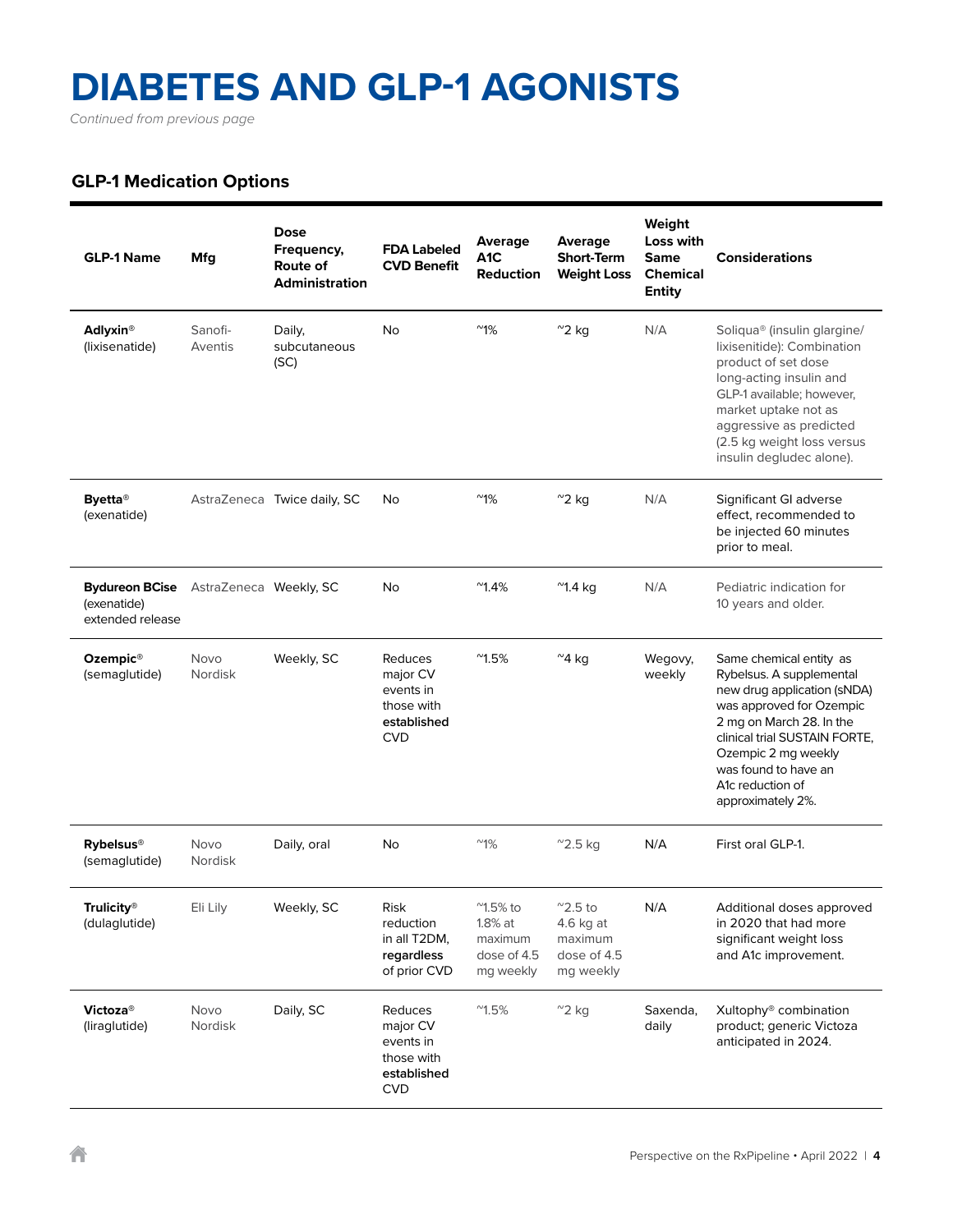

### **GLP-1 Pipeline**

The diabetic pipeline, and specifically those with a GLP-1 agonist mechanism of action, are catching attention in the prescription pipeline.

### **Notable GLP-1 Product Pipeline**[17-19]

| GLP-1                                          | Mfg                                                                            | Route of<br><b>Administration</b> | <b>Mechanism</b><br>of Action                                                                                                                                       | <b>Status</b> | <b>Clinical Insight</b>                                                                                                             |
|------------------------------------------------|--------------------------------------------------------------------------------|-----------------------------------|---------------------------------------------------------------------------------------------------------------------------------------------------------------------|---------------|-------------------------------------------------------------------------------------------------------------------------------------|
| LY3298176                                      | <b>SC</b><br>GIP/GLP-1<br>PDUFA*<br>Eli Lilly<br><b>Tirzepatide</b><br>Pending |                                   |                                                                                                                                                                     |               | First indication for T2DM                                                                                                           |
|                                                |                                                                                | (2Q 2022)                         | Other upcoming indications may include treatment<br>of: chronic heart failure with preserved ejection<br>fraction, obesity and reduction of adverse CVD<br>outcomes |               |                                                                                                                                     |
|                                                |                                                                                |                                   |                                                                                                                                                                     |               | Once weekly injection                                                                                                               |
|                                                |                                                                                |                                   |                                                                                                                                                                     |               | SURMOUNT-1, a clinical trial for obesity, may have<br>data by April 2022 regarding a percent change<br>from baseline in body weight |
| <b>Rybelsus®</b><br>(semaglutide)<br>25, 50 mg | <b>Novo</b><br>Nordisk                                                         | Oral                              | GLP-1                                                                                                                                                               | Phase III     | Clinical studies are examining if higher doses can<br>be tolerated in type 2 diabetics with better efficacy                         |
| PF-06882961<br>Danuglipron                     | Pfizer                                                                         | Oral                              | GLP-1                                                                                                                                                               | Phase II      | Another oral GLP-1                                                                                                                  |
| <b>MEDI 0382</b><br>Cotadutide                 | AstraZeneca                                                                    | <b>SC</b>                         | $GLP-1/$<br>glucagon<br>dual agonist                                                                                                                                | Phase II      | Improved glycemic control in T2DM                                                                                                   |
|                                                |                                                                                |                                   |                                                                                                                                                                     |               | Obesity, non-alcoholic steatohepatitis (NASH),<br>and diabetic kidney disease indications also in<br>the pipeline                   |

\* PDUFA stands for Prescription Drug User Fee Act, which was enacted by Congress in 1992 to authorize the FDA to collect fees from pharmaceutical manufacturers to aid in expediting the drug approval process.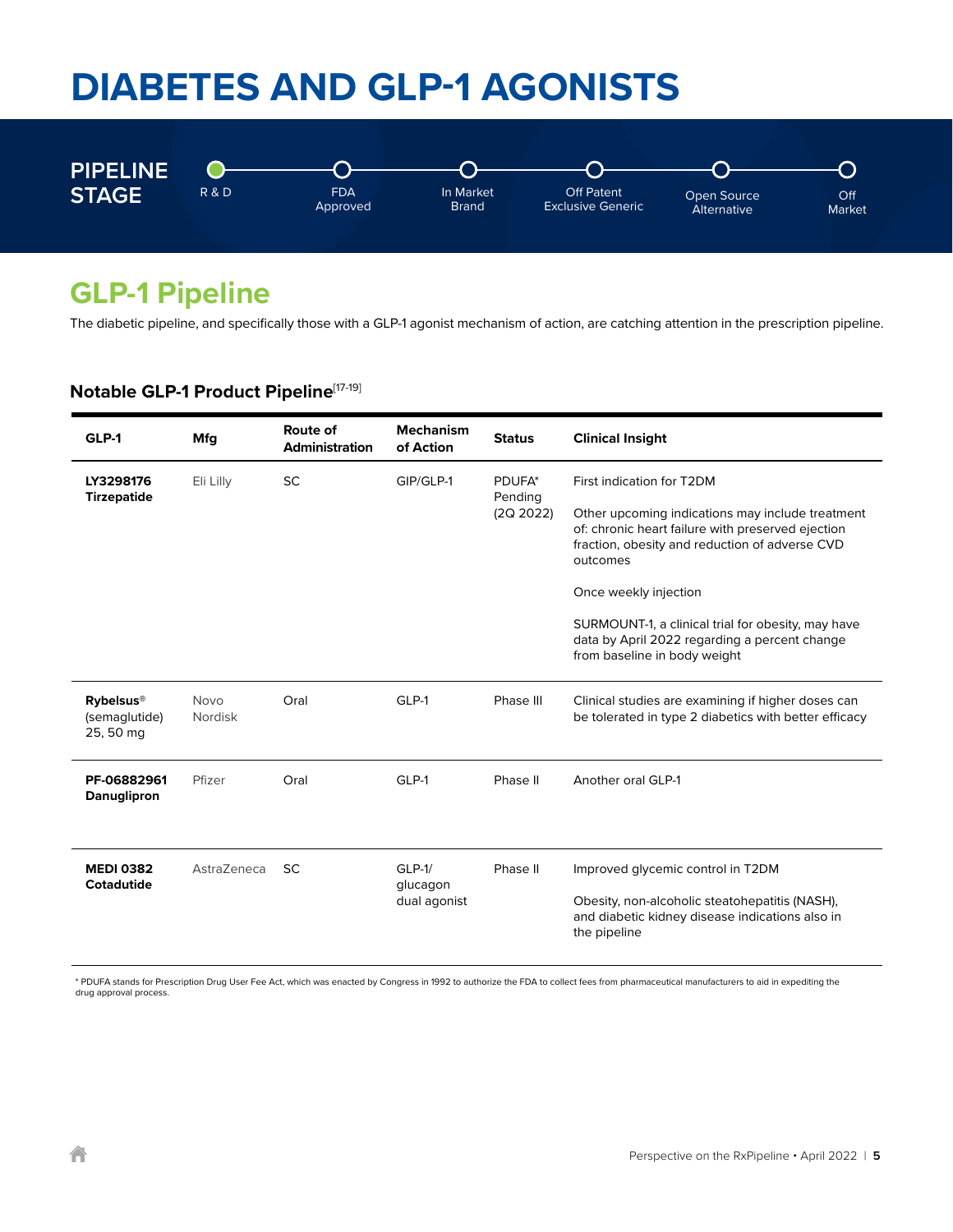

Tirzepatide is the closest pipeline product to a possible FDA approval in the upcoming weeks. The SURPASS-4 clinical trial was a non-inferiority study comparing tirzepatide to insulin glargine where tirzepartide showed superior A1c and body weight reductions from baseline in adults with T2DM at increased CVD risk.[20] Also, tirzepatide reported a higher occurrence of individuals achieving an A1c below 7% compared to insulin glargine.

Another open-label, randomized phase III inferiority study looked at mean A1c reduction in type 2 diabetics not controlled on metformin when treated with semaglutide or tirzepatide and tirzepatide was again found non-inferior (and even superior) in reducing A1c. Weight loss results were favorable as well for tirzepatide. It should be noted that only semaglutide injection (not oral) was compared to tirzepatide, and higher doses of semaglutide were not compared to tirzeparatide.<sup>[21]</sup>

The mean A1c reduction from baseline was above 2% and weight reduction was near 10 kg (22 lbs) in tirzepatide clinical studies, exceeding current FDA-approved GLP-1 products. Like other GLP-1 products, the most common adverse event was gastrointestinal side effects (nausea, vomiting, diarrhea), which tended to decrease over time.

The Institute for Clinical and Economic Review's (ICER's) *Tirzepatide for Type 2 Diabetes Final Report* stated tirzepatide shows impressive impact on glucose lowering and glycemic control. Durability of tirzepatide for long-term weight loss and glycemic control are still under study and not yet proven. ICER did have concerns that there was a lack of minorities represented in clinical trials. When reviewing tirzepatide to other products for diabetes, its efficacy is promising as seen in the following table.

### **ICER Evidence Ratings - Health Benefits of Tirzepatide vs Comparator<sup>[22]</sup>**

|                    | Comparator                                                                | Evidence Rating (tirzepatide over comparator) |
|--------------------|---------------------------------------------------------------------------|-----------------------------------------------|
|                    | Background Therapy (metformin +/-<br>sulfonylureas or thiazolidinediones) | $B+$                                          |
| <b>Tirzepatide</b> | Injectable Semaglutide                                                    | $C+$                                          |
|                    | Empagliflozin                                                             | $C++$                                         |

B+ = incremental or better, C+ = comparable or incremental, C++ = comparable or better

The New England Comparative Effectiveness Public Advisory Council (CEPAC), a nationally recognized independent appraisal committee for ICER, found that adding tirzepatide to background therapy is superior to background therapy alone in a vote of 13 yes to 0 no. Votes were split when asked if it was superior to Ozempic (semaglutide), and votes favored "no" when asked if tirzepatide was superior to Jardiance (empagliflozin).

### **GLP-1 Generic Opportunity**

Currently GLP-1 agonists are all branded products. Byetta (a twice daily dosed GLP-1), which is patent and regulatory exclusivity free, has multiple manufactures filing for generic approval, but there has been no movement on FDA approval yet. Victoza may have a loss of exclusivity near 2024; however, Victoza is once daily subcutaneous dosing and many people may be accustomed to once weekly or oral daily dosing. It may be difficult to move people back to less convenient administration.<sup>[23, 24]</sup>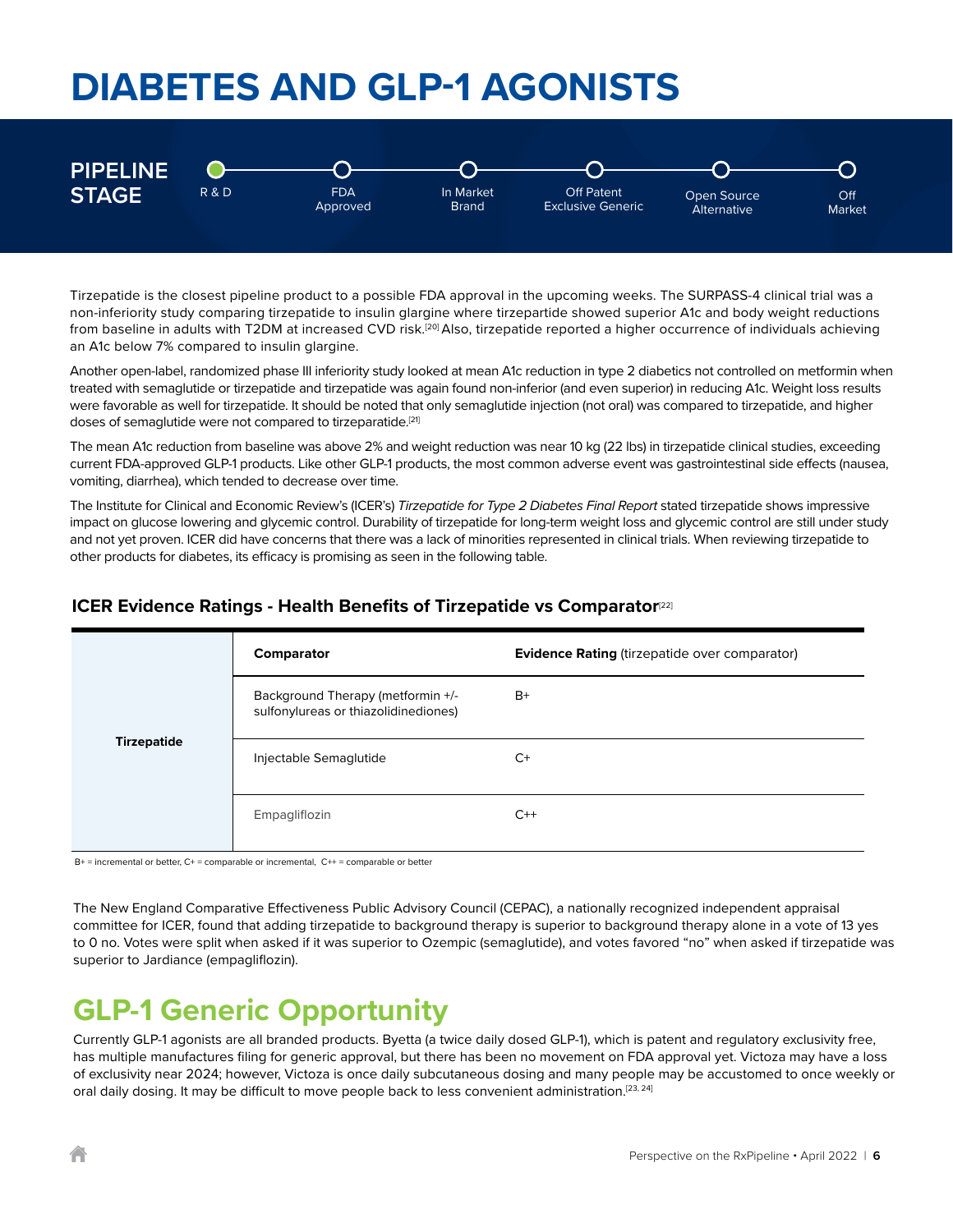

#### **PAYER ACTION PLAN**

**• Monitor the Drug Pipeline** At this time, there is no action that payers need to take. Elixir will continue to monitor the GLP-1 drug pipeline and keep our clients apprised of updates. Our P&T committee will review any newly approved FDA products and update clients when these products may be available for member utilization.

#### **Impact to the Pharmacy Care Experience**

The GLP-1 class has had significant growth in the last five years and already has multiple effective products with robust clinical data in the diabetes space, including once weekly subcutaneous administration and oral products. Thus, those on stable products may not be quick to switch, and tirzepatide is still a weekly injection versus oral treatment option. However, tirzepatide may result in better A1c lowering and more weight loss compared to other current GLP-1s and an additional indication for weight loss in the future could increase uptake. Clients may see new-start members elect to use tirzepatide as well.

Cost may be comparable to current GLP-1 or slightly more due to proposed increases in efficacy and weight loss parameters. Regardless, it will be a significant revenue generator for the pharmaceutical manufacturer if approved in 2022.

**Pipeline Monitoring:** Elixir will continue to closely monitor the drug pipeline of diabetes medications and GLP-1 products.

**Pharmacy & Therapeutics Review and Formulary Strategies:** GLP-1 is often a highly managed drug class, as far as preferred products. With many products showing CVD benefit, considerable T2DM parameter improvement and weight loss, preferring one product to another can be expected. Keeping a close eye on any weight loss indications is also imperative, as many clients chose to include or exclude weight loss treatment as a benefit election.

Elixir's Pharmacy & Therapeutics (P&T) committee, which helps determine formulary placement, will rigorously review each future FDA approval to assure clinically appropriate, safe and efficacious products are provided on the formulary and add value.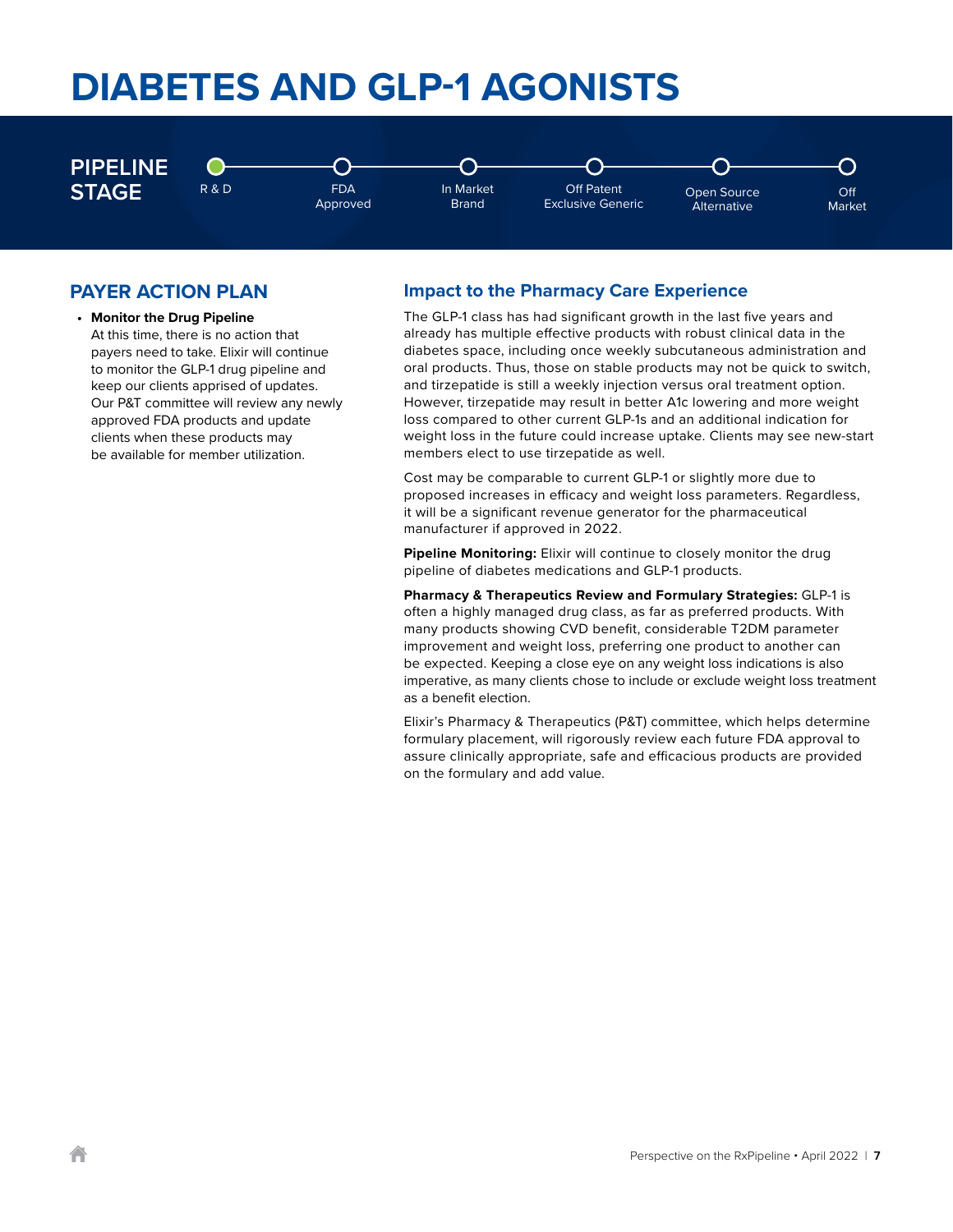*Continued from previous page*

#### **Sources**

[1] National Diabetes Statistic Report. https://www.cdc.gov/diabetes/data/statistics-report/index.html.

[2] Centers for Disease Control and Prevention. Diabetes and Your Heart. https://www.cdc.gov/diabetes/library/features/diabetes-and-heart.html#:~:text=People%20with%20 diabetes%20are%20also,your%20risk%20for%20heart%20disease.

[3] American Diabetes Association (2022). Standards of Medical Care in Diabetes-2022 Abridged for Primary Care Providers. Clinical diabetes : a publication of the American Diabetes Association, 40(1), 10–38. https://doi.org/10.2337/cd22-as01.

[4] Adlyxin (lixisenatide) [prescribing information]. Bridgewater, NJ: Sanofi-Aventis US LLC; July 2021.

[5] Byetta (exenatide) [prescribing information]. Wilmington, DE: AstraZeneca Pharmaceuticals LP; November 2021.

[6] Bydureon (exenatide) [prescribing information]. Wilmington, DE: AstraZeneca Pharmaceuticals; July 2021.

[7] Ozempic (semaglutide) [prescribing information]. Plainsboro, NJ: Novo Nordisk Inc; March 2022.

[8] Rybelsus (semaglutide) [prescribing information]. Plainsboro, NJ: Novo Nordisk Inc; September 2021.

[9] Trulicity (dulaglutide) [prescribing information]. Indianapolis, IN: Eli Lilly and Company; September 2021.

[10] Victoza (liraglutide) [prescribing information]. Plainsboro, NJ: Novo Nordisk Inc; November 2020.

[11] Saxenda (liraglutide) [prescribing information]. Plainsboro, NJ: Novo Nordisk Inc; December 2020.

[12] Ozempic (semaglutide) [prescribing information]. Plainsboro, NJ: Novo Nordisk Inc; April 2021.

[13] Wegovy (semaglutide) [prescribing information]. Plainsboro, NJ: Novo Nordisk Inc; June 2021.

[14] Xultophy (insulin degludec/liraglutide) [prescribing information]. Plainsboro, NJ: Novo Nordisk Inc; November 2019.

[15] Soliqua (insulin glargine/lixisenatide) [prescribing information]. Bridgewater, NJ: Sanofi-Aventis US LLC; July 2021.

[16] Ozempic: Aroda VR, Ahmann A, Cariou B, et al. Comparative efficacy, safety, and cardiovascular outcomes with once-weekly subcutaneous semaglutide in the treatment of type 2 diabetes: insights from the SUSTAIN 1-7 trials. Diabetes Metab 2019 Jan 4. doi: 10.1016/j.diabet.2018.12.001.

[17] Lilly (2022). Medicines in Development. https://www.lilly.com/discovery/clinical-development-pipeline.

[18] Novo Nordisk A/S (2022). Oral Semaglutide in Different Formulations in Healthy Subjects. https://clinicaltrials.gov/ct2/show/ NCT04524832?term=semaglutide+novo+nordisk&recrs=de&draw=2&rank=5.

[19] Eli Lilly and Company (2021) A Study of Tirzepatide (LY3298176) in Participants With Obesity or Overweight (SURMOUNT-1). https://clinicaltrials.gov/ct2/show/ NCT04184622.

[20] Del Prato, S., Kahn, S. E., Pavo, I., et al (2021). Tirzepatide versus insulin glargine in type 2 diabetes and increased cardiovascular risk (SURPASS-4): a randomised, openlabel, parallel-group, multicentre, phase 3 trial. Lancet (London, England), 398(10313), 1811–1824. https://doi.org/10.1016/S0140-6736(21)02188-7.

[21] Frías, J. P., Davies, M. J., Rosenstock, J., et al (2021). Tirzepatide versus Semaglutide Once Weekly in Patients with Type 2 Diabetes. The New England journal of medicine, 385(6), 503–515. https://doi.org/10.1056/NEJMoa2107519.

[22] Institute for Clinical and Economic Review (ICER). Tirzepatide for Type 2 Diabetes Final Report. February 15, 2022. https://icer.org/wp-content/uploads/2021/06/ICER\_ Type2Diabetes\_FinalReport\_02152022.pdf.

[23] U.S. Food & Drug Administration (2022). Orange book: Approved drug products with therapeutic equivalence evaluations. https://www.accessdata.fda.gov/scripts/cder/ ob/index.cfm.

[24] IPD Analytics. https://www.ipdanalytics.com/.